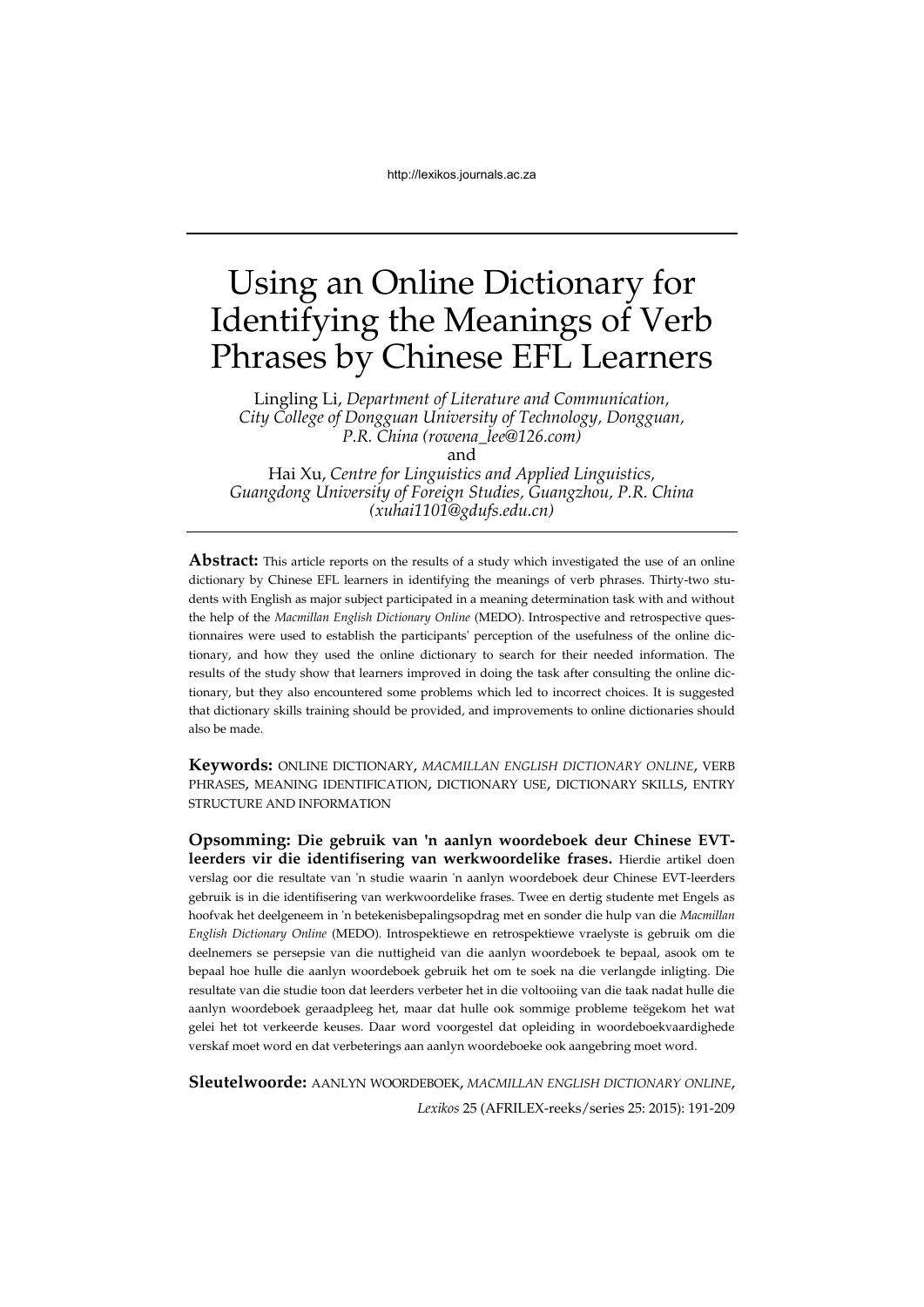WERKWOORDELIKE FRASES, BETEKENISHERKENNING, WOORDEBOEKGEBRUIK, WOOR-DEBOEKVAARDIGHEDE, INSKRYWINGSTRUKTUUR EN -INLIGTING

#### **1. Introduction**

Sparked by technological advancements, electronic dictionaries (EDs) have developed rapidly in the last three decades. From the first human readable electronic dictionary (ED) available for the public in the late 1980s, EDs have been available on: CD-ROM, small hand-held calculator-type reference works (i.e. pocket ED), and online. De Schryver (2003: 146) defined EDs as 'collections of structured electronic data that can be accessed with multiple tools, enhanced with a wide range of functionalities, and used in various environments'.

Research shows that EDs are in many respects valuable. Compared with the bulkiness of paper dictionaries and slow retrieval, the increasing popularity of EDs can be attributed to better readability and their ease of use which makes the consultation process less time-consuming. The most innovative aspect of EDs is probably the retrieval system (Nesi 2000a: 839). It encourages exploratory browsing which results in a large number of words looked up. It is believed that looking up more words might be helpful in word acquisition (Komuro et al. 2006). However, some researchers doubt the efficiency of EDs. Laufer and Hill (2000: 72) found that 'the number of times the word is looked up during a learning session bears almost no relation to its retention'. Hulstijn and Laufer (2001) further point out that deeper and more elaborate processing resulted in better word retention. There is a 'possibility that the most easily extracted information may require least thought, and be soonest forgotten' (Nesi 2000a: 844).

By investigating the usefulness of paper and CD-ROM versions of the *Oxford Advanced Learner's Dictionary of Current English* (5th edition), Nesi (2000b) concluded that there were no significant differences in comprehension scores between the two dictionary formats. Studies which investigated the use of hand-held devices reveal a complicated picture concerning the efficiency of EDs. Osaki et al. (2003) observed that compared with the paper dictionary use group, the portable ED consultation group performed much better in choosing the appropriate meaning of underlined target words, and gained better reading comprehension scores. Chen (2010) claimed that portable EDs could be as effective as paper dictionaries for new word acquisition for EFL learners. In stark contrast to the previous findings, some results suggest that the use of portable EDs contributed little to reading comprehension (Koyama and Takeuchi 2007), and compared with paper dictionaries, no statistically significant differences in reading comprehension scores could be observed (Kobayashi 2007).

In addition to CD-ROM and hand-held devices, researchers also began to show interests in online dictionaries. Due to the rapid development of the Internet, smart phones and iPads, ways of obtaining information have been diversified. With the easy and widespread access to the Internet, dictionary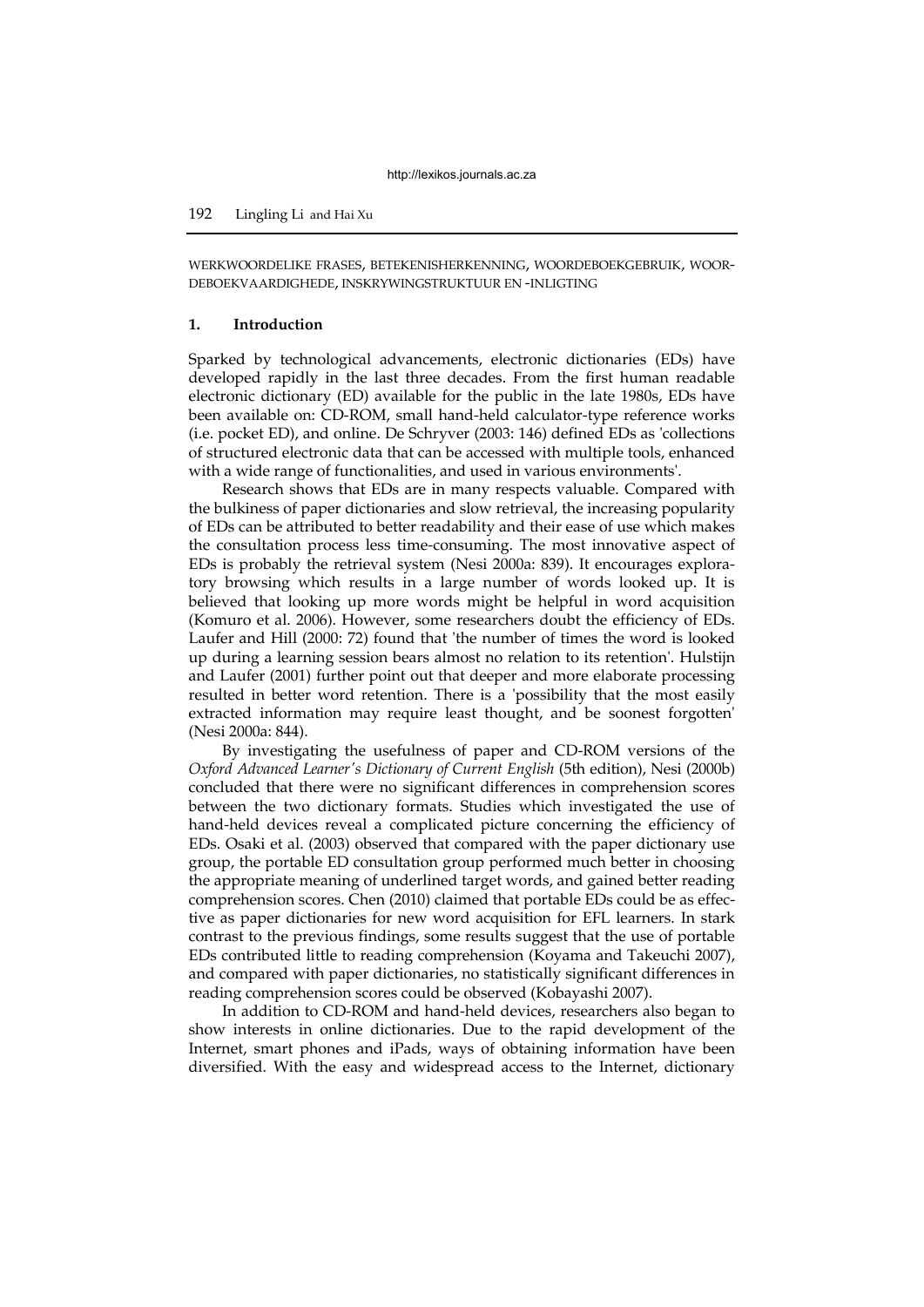users can consult online dictionaries by hovering the mouse over a word on computer screens, or clicking on their smart phones and iPads wherever they go. Nearly all major traditional dictionaries have provided online versions with lexicographic information which can be as useful as their traditional hard copies (Li 2005: 16). Some publishers even go far beyond. *Macmillan English Dictionary*, one of the 'Big Six', has ceased the publication of paper dictionaries in 2013 and decided in favour of an online version only. Together with the multi-functions provided by online dictionaries, dictionary users can learn more about the latest revisions and new words as editors can update entry information every few months.

The advent of online dictionaries has greatly influenced users' preferences and patterns of dictionary use. In Dziemianko (2010), which concerns the paper and online versions of a monolingual dictionary, the online dictionary was found to be more useful in dealing with both receptive and productive tasks. Lew and Tokarek (2010) also examined the efficiency of entry menus in bilingual dictionaries in electronic format, but it is noted that the online dictionary used in their study was an experimental rather than an authentic one. It deserves further enquiry how useful an authentic online dictionary is for users and what problems they may encounter during their online dictionary consultation.

This study focuses on how users look up verb phrases in an authentic online dictionary. Verb phrases consist of a verb and one or two additional elements (generally called particles). They constitute a syntactic or lexical unit functioning as a whole like a single lexical verb, and they have to be acquired, stored and retrieved from memory as a holistic unit [\(Wray and Perkins 2000\)](#page-16-0). They can be viewed as a type of formulaic sequence (Wray 2002). It is evident that the verb phrase is an important element of language learning and usage. Normal discourse, both written and spoken, contains a large percentage of verb phrases, but they are especially problematic for EFL learners (Howarth 1996; Nesselhauf 2005). The meanings of many verb phrases can hardly be decoded literally but have to be considered as a whole. One single verb can connect with several different particles to form different verb phrases with totally different meanings, and EFL learners often get confused. Moreover, the polysemy of many verb phrases confounds EFL learners. It is hard for them to know all the meanings of a polysemous verb phrase, and they may not have the ability to distinguish the subtle nuances of its many meanings, and mistakenly perceive the dominant meaning as the only meaning when they put it into practical use.

Compared with paper dictionaries that mainly organize entries around a single word, online dictionaries allow users to access multi-words by consulting more than one component of a multi-word [\(Lew 2012:](#page-15-0) 349-351). Thus, users can search for a certain verb phrase as a whole to identify its meaning. Furthermore, online dictionaries provide a search engine which links to other relevant information. Nevertheless, when faced with a lexical request, an online dictionary is rather less helpful [\(Lew and De Schryver 2014:](#page-15-1) 349). While search-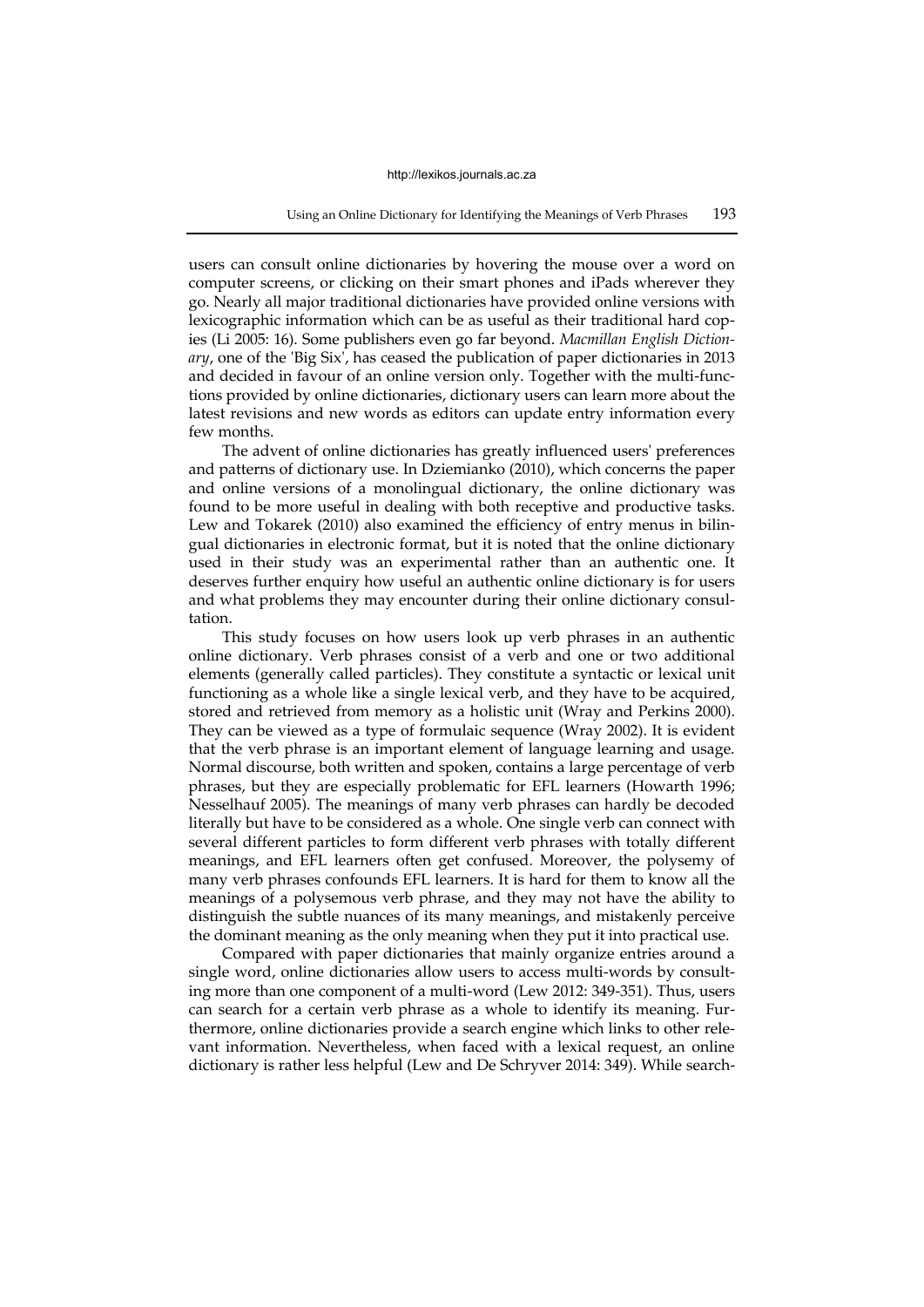ing polysemous entries, users themselves have to decide which sense is relevant in a particular context. It is therefore worthwhile to examine how EFL learners look up the meanings of polysemous verb phrases in an online dictionary, and what the problems they may have in choosing one sense over the others according to a certain context.

## **2. Research questions**

The present study addresses the following questions:

- (1) How useful is an online dictionary to determine the meaning of verb phrases?
- (2) Do Chinese EFL learners perceive *Macmillan English Dictionary Online* as useful?
- (3) What are the general problems Chinese EFL learners encounter in consulting an online dictionary?

## **3. Participants**

One hundred and seven students with English as major subject at a local university in China took the Oxford Quick Placement Test in thirty minutes, and their scores were marked. Thirty-two students who scored between 30 and 39 were regarded as lower intermediates, and chosen as the participants. The implementation of the Oxford Quick Placement Test was to make sure that the participants were at the same English proficiency level. There were 7 males and 25 females, and their ages ranged from 18 to 20 years. Although advanced learners are considered to be those who often use a dictionary for self-learning purposes (Chan 2005), few studies focus on lower intermediate students. The results of studies on advanced learners may not be applicable to lower intermediates. Thus their dictionary usage should be examined.

## **4. Instruments**

## **4.1 Meaning determination task of verb phrases**

Twenty-six polysemous verb phrases were chosen, and were piloted with 33 students who were excluded from those 107 students. All the verbs in these phrases were simple words familiar to the learners, but the phrases as a whole might have been familiar or unfamiliar to them. The testing material was adapted from http://www.usingenglish.com/reference/phrasal-verbs/. These students had to determine the most appropriate meaning of an underlined verb phrase in each sentence by choosing the correct answer from a list of four choices without consulting dictionaries. The ten verb phrases with the highest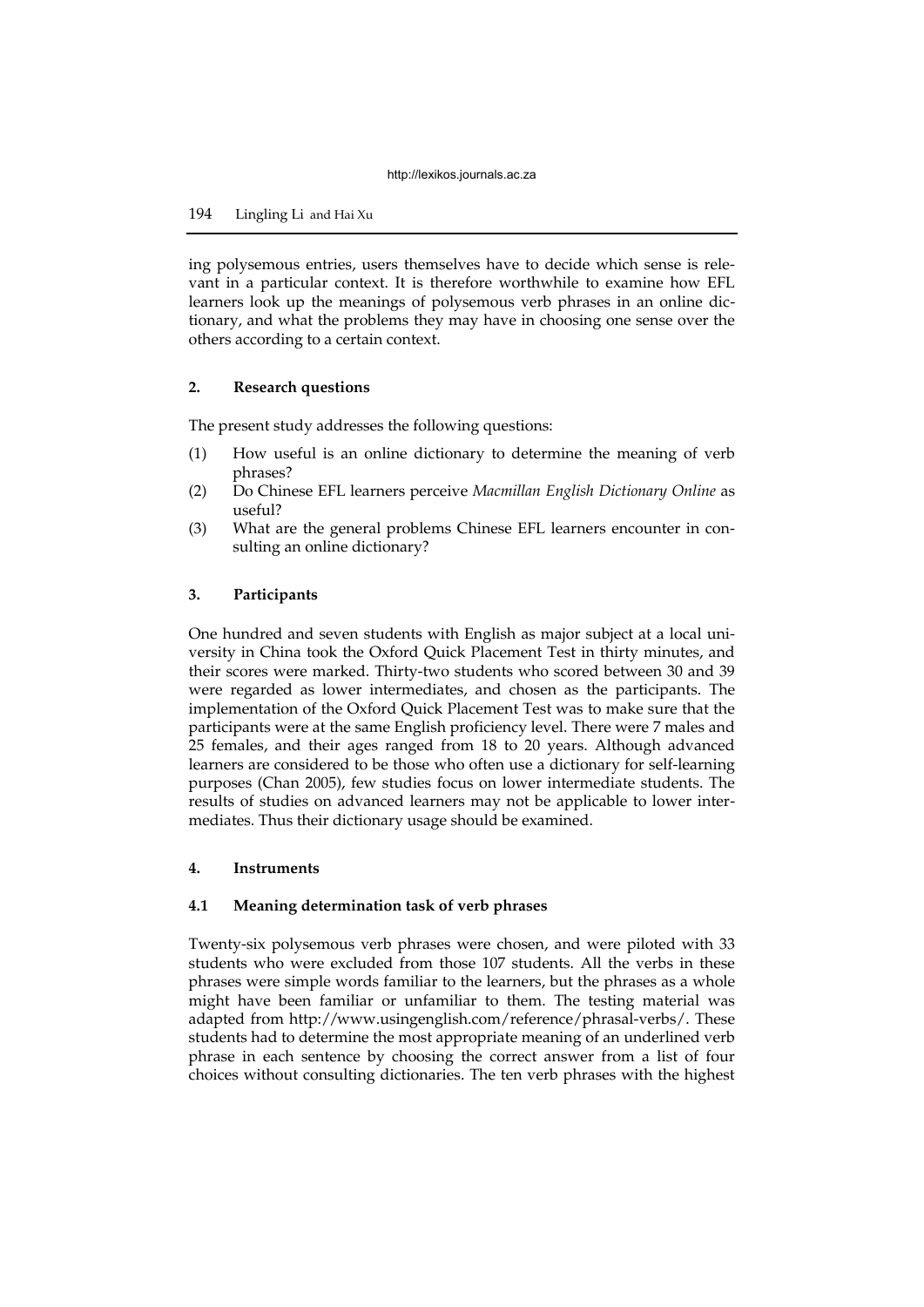error rate (between 81.82% and 54.55%) were collected as the target phrases. The following is one example of the target verb phrases (see the Appendix 1 for a complete list).

- (1) He had to break down their opposition to his ideas.
- A. separate into parts
- B. stop working
- C. remove a barrier or obstacle
- D. end negotiations unsuccessfully

The meaning determination task consisted of two parts. The first part examined the participants' prior knowledge of the target verb phrases, and the second part investigated how they used the online dictionary to help them determine the meanings of the target phrases.

## **4.2 Questionnaires**

One introspective questionnaire and one retrospective questionnaire were adopted in this research. The introspective questionnaire aimed at eliciting participants' instant and detailed feedback on how they used a certain dictionary entry to help them determine the meaning of a verb phrase (Chan 2012), and the retrospective questionnaire aimed at figuring out the participants' overall evaluation of the usefulness of the online dictionary and its different elements in the meaning determination task (ibid.). Chan (2012, 2013) used her instant introspective questionnaire and retrospective questionnaire to investigate the participants' thinking processes of how they determined the meanings of familiar English words used in less familiar contexts. Since the results of both studies identified different kinds of consultation problems, the questionnaires can be viewed as effective. As Chan's studies concerned paper dictionaries only, some modifications were made due to the special features of online dictionaries. Extra column and code/abbreviation were deleted in the entry information as there were no such parts in an online dictionary, while thesaurus and menu were added. The participants had to fill in both introspective and retrospective questionnaires. All the questionnaires were given in English and the participants responded in English. Though the chosen participants are lower intermediate, they are students with English as major subject. Using English to express themselves is one basic requirement in China, and all of them claimed that they could answer the questionnaires in English in spite of some grammatical errors found in their answers.

## **4.3** *The Macmillan English Dictionary Online*

*The Macmillan English Dictionary Online* (MEDO) was chosen because it only provides an online version nowadays, and it can be viewed as a leading online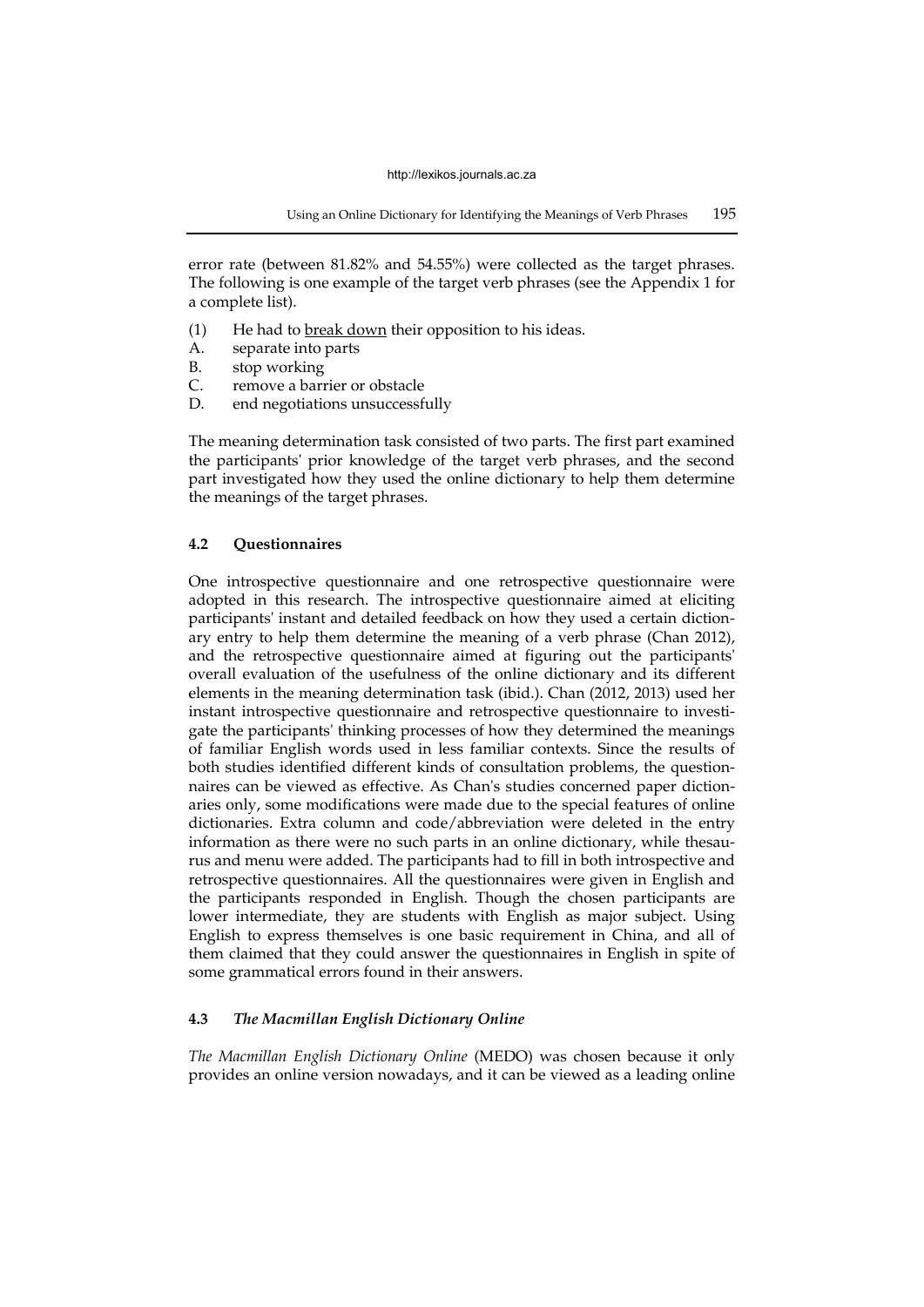# 196 Lingling Li and Hai Xu

dictionary. MEDO claims in http://www.macmillandictionary.com/about.html that it is 'the perfect free online dictionary — a one-stop reference for English speakers around the world and is the smart choice for teachers and students, and makes learning, using and understanding English a lot easier!' This statement indicates that MEDO should be useful to advanced learners as well as learners with a lower proficiency. The special thesaurus feature in MEDO is unique among the online dictionaries. The introduction of MEDO reads 'MacmillanDictionary.com contains a thesaurus with a difference. Many online thesauruses sit completely independently from a dictionary and generate an unsystematic and often overwhelming list from the word you have looked up. Faced with this list, it is often difficult to know which synonym to choose, and many words in the list might not relate to the meaning of the word you have searched. The free online thesaurus from Macmillan thesaurus is fully integrated into the dictionary entries, giving you a targeted list of synonyms and words related exactly to the meaning you are looking for.' (http://www. macmillandictionary.com/about\_thesaurus.html)

## **5. Method**

Thirty-two participants were gathered in a computer lab to do the whole task. In the first part, 10 sentences containing 10 target verb phrases respectively were provided. The participants had to decide on the most appropriate meaning without consulting anything. Their answers were collected before they moved to the second part. To begin the second part, every participant had access to the webpage of www.macmillandictionary.com. Some guidance on how to use MEDO was provided: the verb phrase *eat up* was given to the participants as a sample. The researcher explained all the parts of this entry, especially the function of the thesaurus. As there is no menu box information under the entry phrase *eat up*, the single word *eat* was searched to illustrate the function of the menu to the participants. Participants were then given five extra minutes to practise how to use MEDO. Finally, the same sentences with the same verb phrases underlined and the same meaning options were given. Participants had to do the same task again but with the help of the online dictionary consultation. At the same time, they were required to do the introspective questionnaire immediately after finishing each question. After collecting all the introspective questionnaires and answers of Part Two, a retrospective questionnaire was handed out. Participants were allowed to leave with a gift after they handed in their retrospective questionnaires.

## **6. Results**

## **6.1 Participants' performance in meaning determination of verb phrases**

To answer the first research question, participants' performance in meaning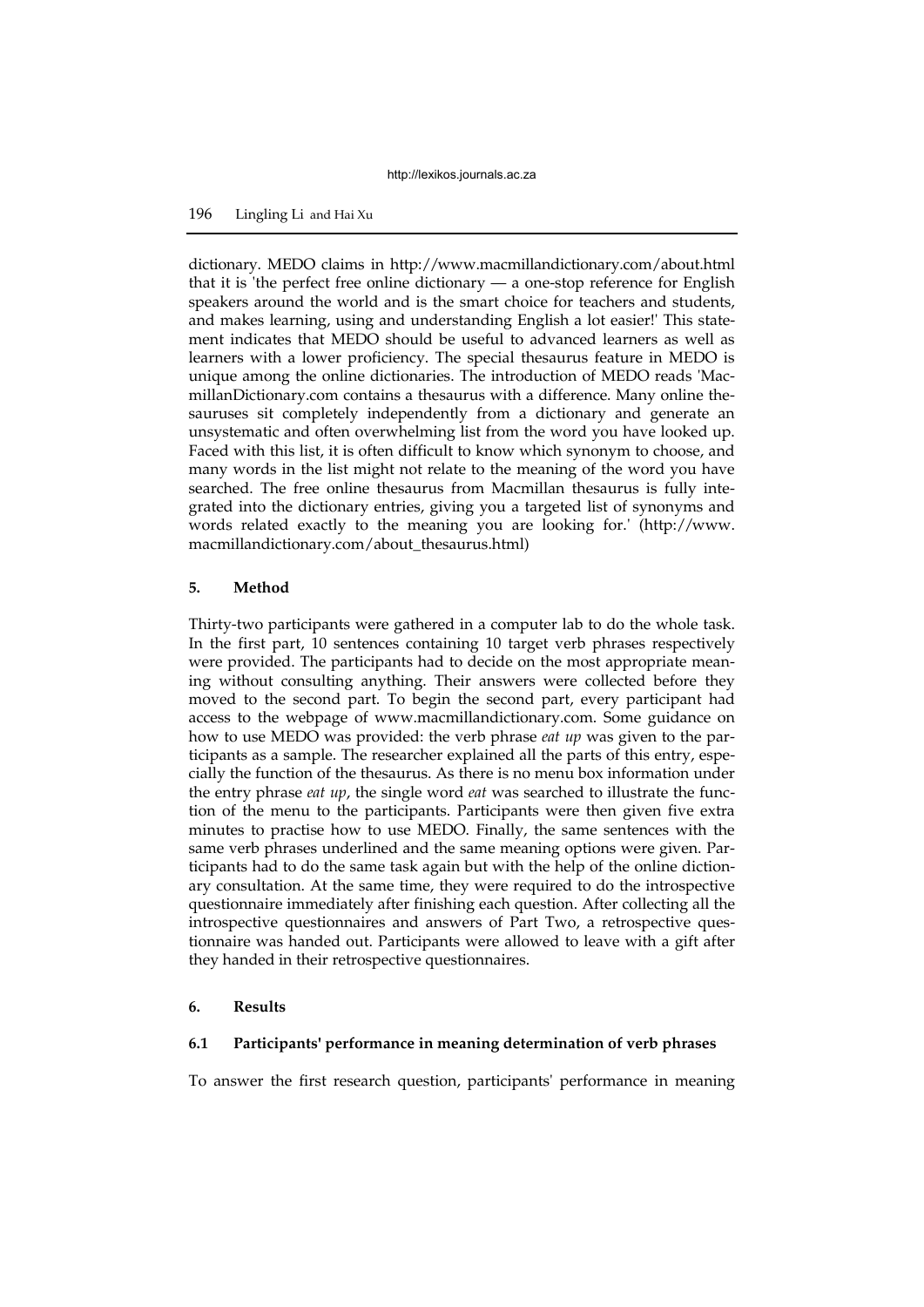determination of verb phrases was analyzed. Their performance would be measured in terms of accuracy rates.

Without any dictionary consultation, participants' performance was rather poor with an overall accuracy rate of 26.52%. Of the ten verb phrases included in the task, only *feed on* and *run up* received an accuracy rate of over 40%. Over half (6) of the phrases received an accuracy rate ranging from 20% to 30%, and two phrases below 15%. The verb phrase with the lowest accuracy rate was *bring forth*: only three participants could accurately determine the meaning (Table 1).

| Verb phrases | Percentage of participants who could determine the<br>meanings of the verb phrases correctly |                   |  |
|--------------|----------------------------------------------------------------------------------------------|-------------------|--|
|              | Without MEDO                                                                                 | With MEDO         |  |
| wait on      | 28.13% (9/32)                                                                                | $37.5\%$ (12/32)  |  |
| break down   | $12.5\%$ (4/32)                                                                              | $31.25\%$ (10/32) |  |
| bring forth  | $9.38\%$ (3/32)                                                                              | $31.25\%$ (10/32) |  |
| call on      | 28.13% (9/32)                                                                                | $21.88\% (7/32)$  |  |
| feed on      | 46.88% (15/32)                                                                               | 75% (24/32)       |  |
| fight off    | 21.88% (7/32)                                                                                | 43.75% (14/32)    |  |
| get around   | 21.88% (7/32)                                                                                | 56.25% (18/32)    |  |
| kick in      | 28.13% (9/32)                                                                                | $65.63\%$ (21/32) |  |
| run up       | $43.75\%$ $(14/32)$                                                                          | 68.75% (22/32)    |  |
| ring up      | 21.88% (7/32)                                                                                | $65.63\%$ (21/32) |  |
| Total        | 26.25% (84/320)                                                                              | 49.69% (159/320)  |  |

**Table 1:** A comparison between the accuracy rate of each verb phrase with and without the use of MEDO

After consulting MEDO, participants' performance improved markedly with a total accuracy rate of 49.69%. Half of the phrases (five) received an accuracy rate of over 50%, and the highest one even reached 75%. Four phrases received an accuracy rate ranging from 30% to 45%. Compared with the previous performance, the participants gained a higher accuracy rate in these nine phrases after consulting MEDO. The verb phrase with the lowest accuracy rate was *call on*, receiving an accuracy rate of only 21.88%, and it also showed regression from its original rate of 28.13% (The discussion for this will be presented in Section 6.3). To check whether there was any difference between participants' performance in these two tasks, the results were analyzed through a two-tailed, paired samples *t*-test by using SPSS 21.0. It showed that there was statistically significant difference between the overall meaning determination of the target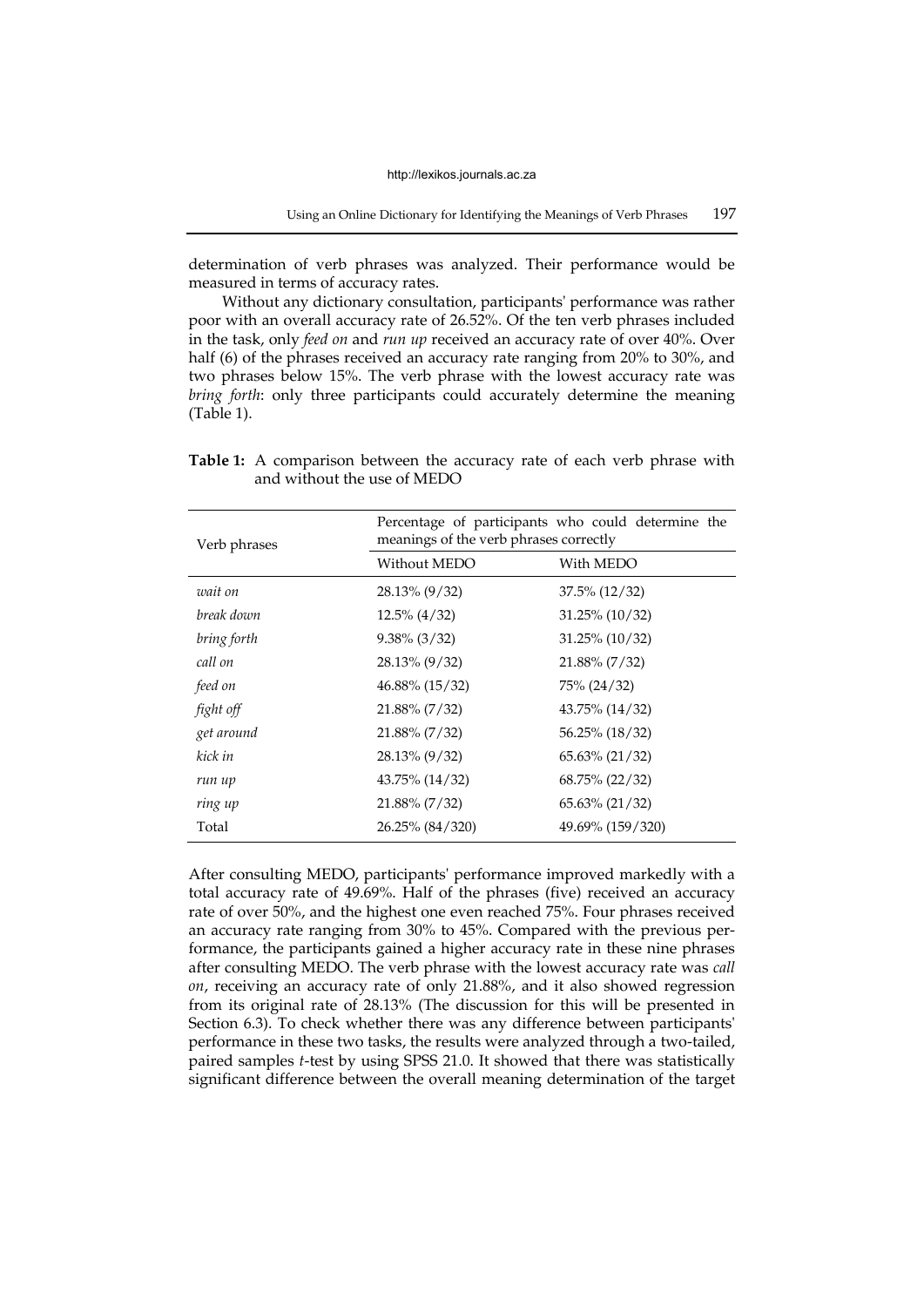verb phrases before and after the dictionary consultation at the significance level of 0.05 (*t* = -10.522, df = 31, *p* = 0.000) (Table 2).

**Table 2:** A comparison between individual participants' performance in determining the meanings of the verb phrases with and without the use of MEDO

|                | Percentage of meaning determination accuracy |               |  |  |
|----------------|----------------------------------------------|---------------|--|--|
| Participants   | Without MEDO                                 | With MEDO     |  |  |
| Participant 1  | $30\% (3/10)$                                | $40\% (4/10)$ |  |  |
| Participant 2  | $20\% (2/10)$                                | $50\% (5/10)$ |  |  |
| Participant 3  | $40\% (4/10)$                                | $60\% (6/10)$ |  |  |
| Participant 4  | $20\% (2/10)$                                | $40\% (4/10)$ |  |  |
| Participant 5  | $40\% (4/10)$                                | 70% (7/10)    |  |  |
| Participant 6  | $40\% (4/10)$                                | $30\%(3/10)$  |  |  |
| Participant 7  | $10\% (1/10)$                                | $40\% (4/10)$ |  |  |
| Participant 8  | $50\% (5/10)$                                | $50\% (5/10)$ |  |  |
| Participant 9  | $30\% (3/10)$                                | $30\% (3/10)$ |  |  |
| Participant 10 | $20\% (2/10)$                                | $40\% (4/10)$ |  |  |
| Participant 11 | $10\% (1/10)$                                | $30\% (3/10)$ |  |  |
| Participant 12 | $30\% (3/10)$                                | 70% (7/10)    |  |  |
| Participant 13 | $0\% (0/10)$                                 | $30\% (3/10)$ |  |  |
| Participant 14 | $20\% (2/10)$                                | $50\% (5/10)$ |  |  |
| Participant 15 | $30\% (3/10)$                                | $50\% (5/10)$ |  |  |
| Participant 16 | $10\% (1/10)$                                | $50\% (5/10)$ |  |  |
| Participant 17 | $40\% (4/10)$                                | $60\% (6/10)$ |  |  |
| Participant 18 | $10\% (1/10)$                                | $50\% (5/10)$ |  |  |
| Participant 19 | $50\% (5/10)$                                | 80% (8/10)    |  |  |
| Participant 20 | $30\% (3/10)$                                | $60\% (6/10)$ |  |  |
| Participant 21 | $10\% (1/10)$                                | $40\% (4/10)$ |  |  |
| Participant 22 | $30\% (3/10)$                                | $70\% (7/10)$ |  |  |
| Participant 23 | $30\% (3/10)$                                | $40\% (4/10)$ |  |  |
| Participant 24 | $20\% (2/10)$                                | $50\% (5/10)$ |  |  |
| Participant 25 | $30\% (3/10)$                                | $60\% (6/10)$ |  |  |
| Participant 26 | $20\% (2/10)$                                | $50\% (5/10)$ |  |  |
| Participant 27 | $20\% (2/10)$                                | $50\% (5/10)$ |  |  |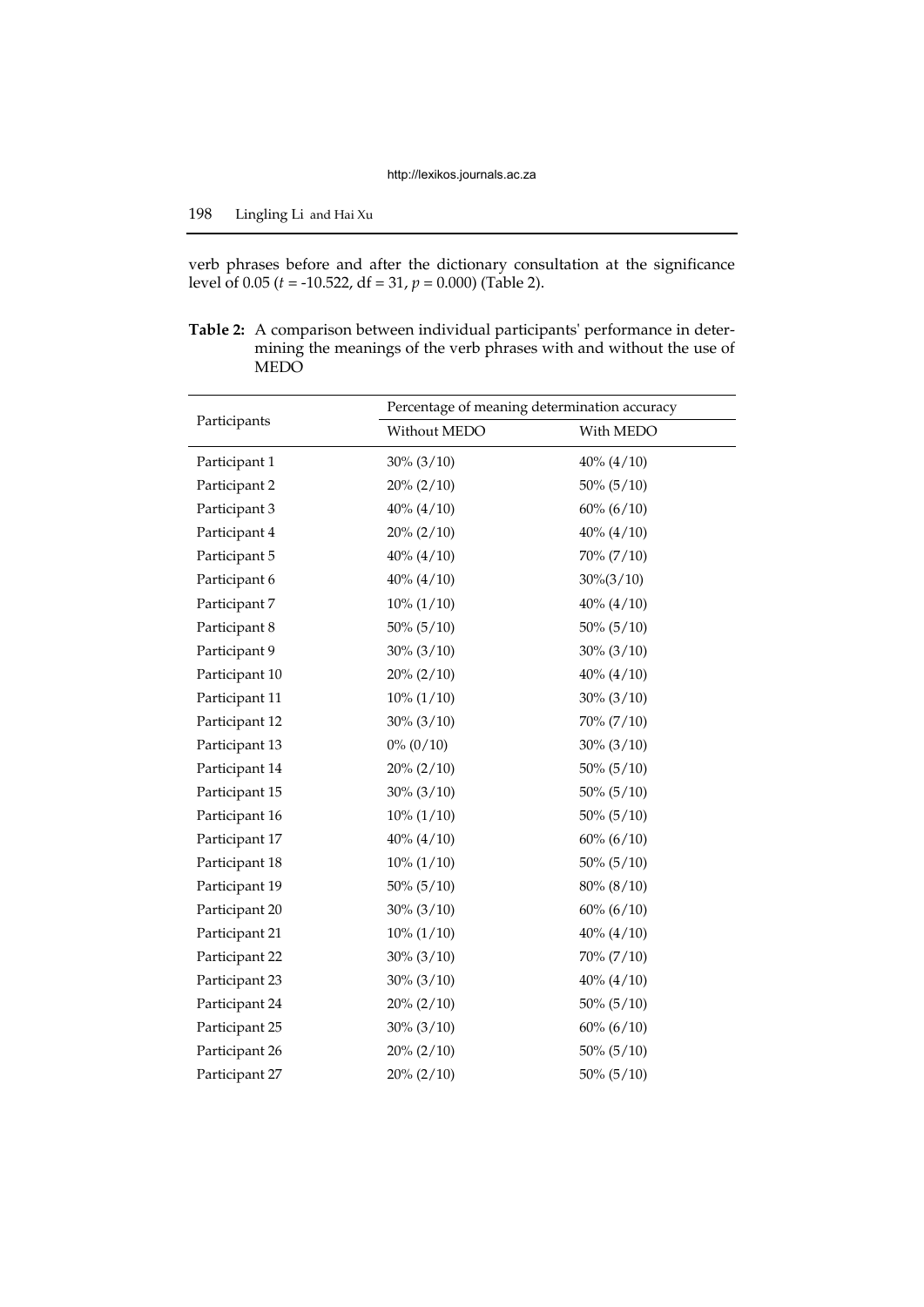| Using an Online Dictionary for Identifying the Meanings of Verb Phrases |                 |                  |  |
|-------------------------------------------------------------------------|-----------------|------------------|--|
|                                                                         |                 |                  |  |
| Participant 28                                                          | $50\% (5/10)$   | $60\% (6/10)$    |  |
| Participant 29                                                          | $20\% (2/10)$   | $40\% (4/10)$    |  |
| Participant 30                                                          | $50\% (5/10)$   | $70\% (7/10)$    |  |
| Participant 31                                                          | $10\% (1/10)$   | $40\% (4/10)$    |  |
| Participant 32                                                          | $20\% (2/10)$   | $50\% (5/10)$    |  |
| Total                                                                   | 26.25% (84/320) | 49.69% (159/320) |  |

Based on the results, it can be concluded that MEDO is very useful to Chinese EFL learners to determine the meaning of verb phrases.

## **6.2 Perception of usefulness of MEDO**

To answer the second research question, the participants' retrospective questionnaire was explored.

Definitions and examples were the only two which were regarded as extremely or very useful by most participants, receiving 93.76% and 90.63% respectively (Table 3). These were also the items which most participants consulted, with definitions 75% and examples 84.38% (Table 4). Moreover, examples ranked the highest in information from which the answers to most of the questions were found, reaching 87.5% with 28 participants having chosen them. Definitions just ranked behind examples: 65.63% participants (21) chose them. Less than one-third (9) of the participants consulted the menu most; only 7 participants could find the answers they needed, and less than half (14) of the participants thought they were useful. Very few consulted the thesaurus, more dictionary definitions, and special features: their percentages were all below 15%. None of the participants used the thesaurus and special features to find the answers to the questions. Fifty percent of the participants considered the thesaurus and special features not very useful, and 40.63% participants thought that more dictionary information was not very useful. Overall, 18 participants out of 32 deemed MEDO useful; 10 thought the dictionary was very useful; 2 considered it extremely useful; and the other 2 did not view it very useful (Tables 3 and 4).

|  |  |  |  | Table 3: Degree of usefulness of different parts of MEDO |
|--|--|--|--|----------------------------------------------------------|
|--|--|--|--|----------------------------------------------------------|

| Dictionary information | Extremely<br>useful | Verv<br>useful | Useful | Not very<br>useful | Not useful<br>at all |
|------------------------|---------------------|----------------|--------|--------------------|----------------------|
| Definitions            | 28.13%              | 65.63%         | 6.25%  | $0\%$              | $0\%$                |
|                        | (9/32)              | (21/32)        | (2/32) | (0/32)             | (0/32)               |
| Examples               | 56.25%              | 34.38%         | 9.38%  | $0\%$              | $0\%$                |
|                        | (18/32)             | (11/32)        | (3/32) | (0/32)             | (0/32)               |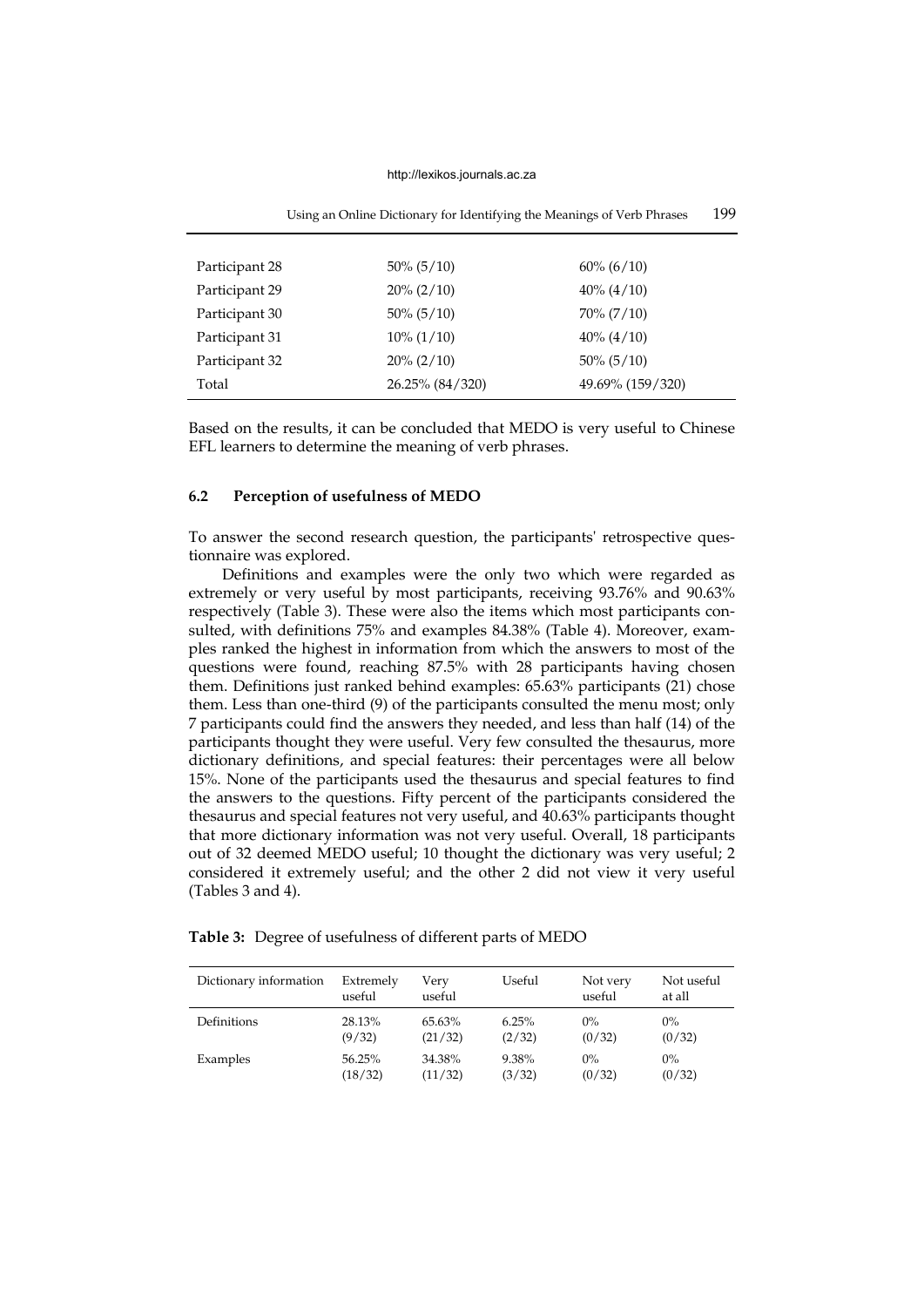| Thesaurus          | $0\%$  | 12.5%   | 31.25%  | 50%     | 6.25%     |
|--------------------|--------|---------|---------|---------|-----------|
|                    | (0/32) | (4/32)  | (10/32) | (16/32) | (2/32)    |
| Menu               | $0\%$  | 28.13%  | 43.75%  | 12.5%   | $15.63\%$ |
|                    | (0/32) | (9/32)  | (14/32) | (4/32)  | (5/32)    |
| More dictionary    | $0\%$  | 12.5%   | 18.75%  | 40.63%  | 28.13%    |
| definitions        | (0/32) | (4/32)  | (6/32)  | (13/32) | (9/32)    |
| Special features   | $0\%$  | 6.25%   | 28.13%  | 50%     | $15.63\%$ |
|                    | (0/32) | (2/32)  | (9/32)  | (16/32) | (5/32)    |
| Others             | $0\%$  | $0\%$   | $0\%$   | $0\%$   | $0\%$     |
|                    | (0/32) | (0/32)  | (0/32)  | (0/32)  | (0/32)    |
| Overall usefulness | 6.25%  | 31.25%  | 56.25%  | 6.25%   | $0\%$     |
|                    | (2/32) | (10/32) | (18/32) | (2/32)  | (0/32)    |

**Table 4:** Perception of the usefulness of different parts of MEDO

| Dictionary information     | Information which partici-<br>pants consulted most | Information which partici-<br>pants found the answers to<br>most of the questions |
|----------------------------|----------------------------------------------------|-----------------------------------------------------------------------------------|
| Definitions                | 75% (24/32)                                        | 65.63% (21/32)                                                                    |
| Examples                   | 84.38% (27/32)                                     | 87.5% (28/32)                                                                     |
| Thesaurus                  | $6.25\% (2/32)$                                    | $0\% (0/32)$                                                                      |
| Menu                       | 28.13% (9/32)                                      | 21.88% (7/32)                                                                     |
| More dictionary definition | $12.5\% (4/32)$                                    | $6.25\% (2/32)$                                                                   |
| Special features           | $3.13\%$ (1/32)                                    | $0\% (0/32)$                                                                      |
| Others                     | $0\%$ (0/32)                                       | $0\% (0/32)$                                                                      |

It can be deduced from the results that Chinese EFL learners perceive MEDO as useful in general.

## **6.3 Problems encountered in dictionary consultation**

Although MEDO consultation resulted in significant improvements in meaning determination of the verb phrases, all the participants encountered certain difficulties which rendered their false judgments, as no one achieved 100% accuracy rate after consulting the dictionary. In order to answer the third research question, the participants' introspective questionnaire was scrutinized.

**Deficient definitions in the dictionary.** As for the phrase *wait on*, 16 participants chose 'sure that I didn't get the right information', and 13 participants chose 'not sure whether my decision was correct' on ending the dictionary search. Most of them claimed they just couldn't find the answer to the question; the definitions provided in MEDO were not what they need. It might be argued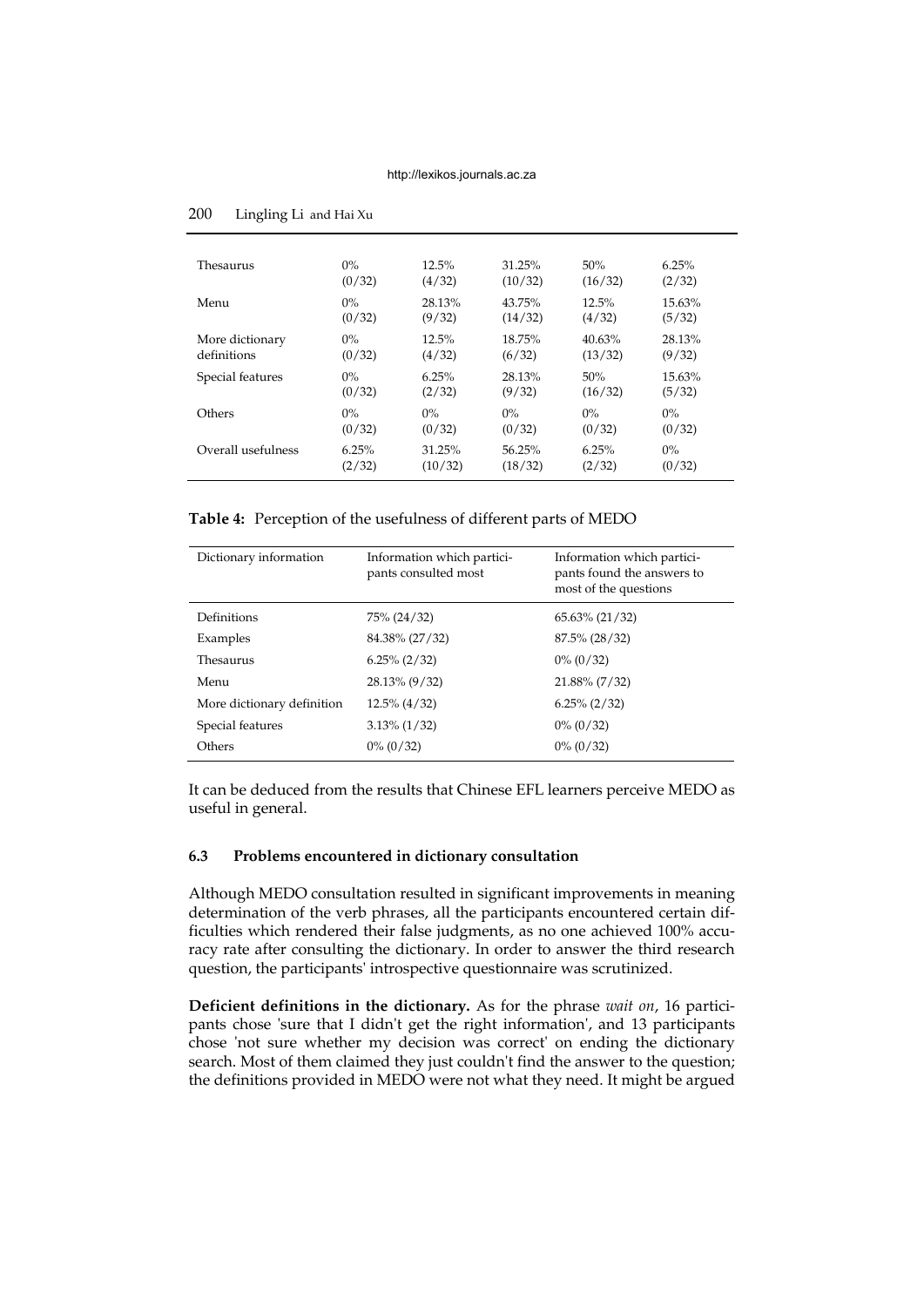that *butler* is quite a rare word and distracts participants' choice, but this was designed on purpose. If the participants had known that *butler* means the most important male servant in a wealthy house, they would have guessed the meaning of *wait on* without consultation.

I only get two meanings, but they are not right to my feeling. One meaning is ['to](http://www.macmillandictionary.com/search/british/direct/?q=to) [serve](http://www.macmillandictionary.com/search/british/direct/?q=serve) [people](http://www.macmillandictionary.com/search/british/direct/?q=people) [in](http://www.macmillandictionary.com/search/british/direct/?q=in) [a](http://www.macmillandictionary.com/search/british/direct/?q=a) [restaurant'.](http://www.macmillandictionary.com/search/british/direct/?q=restaurant) I know this is not the answer, but I feel it's better than the other one, so I guess choice B, because B is close to this one. (Participant 2)

I can't find my answers in the dictionary, so I look for *butler*. After I know the meaning, I just choose *B*. But I'm not sure. (Participant 10)

The situation with the phrase *bring forth* was quite different. Twenty-three participants chose 'sure that my decision was correct' after consulting the dictionary, but only 10 chose the right answer. It could be attributed to the single definition provided in the dictionary. The sole definition ['to](http://www.macmillandictionary.com/search/british/direct/?q=to) [produce](http://www.macmillandictionary.com/search/british/direct/?q=produce) [something,](http://www.macmillandictionary.com/search/british/direct/?q=something) [or](http://www.macmillandictionary.com/search/british/direct/?q=or) [to](http://www.macmillandictionary.com/search/british/direct/?q=to) [cause](http://www.macmillandictionary.com/search/british/direct/?q=cause) [a](http://www.macmillandictionary.com/search/british/direct/?q=a) [particular](http://www.macmillandictionary.com/search/british/direct/?q=particular) [reaction'](http://www.macmillandictionary.com/search/british/direct/?q=reaction) is very close to the given option *C* 'produced something, make it known or visible'. Some participants just attempted to match the key words given in the definition with those provided in the answers. Some participants doubted option *C*, but they still chose it for they believed in the dictionary's authority.

*C* is a little strange, but the dictionary only provides this definition. I think dictionary should be correct, so I choose *C*. (Participant 7)

I only get one meaning; it is the same with *C*. Then *A, B, D* must be incorrect. (Participant 11)

**Inadequate examples in the dictionary.** The accuracy rate of *fight off* showed significant gains after the dictionary consultation, and 13 participants were sure they did not get the right information. Two definitions were provided in MEDO: while one definition has one example, the other one has no example at all. Some participants complained that one example was far from adequate to help them obtain the right information, and more examples should be provided. Though some of them knew ['to](http://www.macmillandictionary.com/search/british/direct/?q=to) [stop](http://www.macmillandictionary.com/search/british/direct/?q=stop) someone [who](http://www.macmillandictionary.com/search/british/direct/?q=who) [is](http://www.macmillandictionary.com/search/british/direct/?q=is) [trying](http://www.macmillandictionary.com/search/british/direct/?q=trying) [to](http://www.macmillandictionary.com/search/british/direct/?q=to) [attack](http://www.macmillandictionary.com/search/british/direct/?q=attack) [you'](http://www.macmillandictionary.com/search/british/direct/?q=you) was the definition they needed, but they had difficulty in differentiating the subtle differences between the options *B* and *D*. If more examples were provided, they might be able to figure out the right answer. More often than not, definitions together with examples could help them gain a better understanding, and some viewed examples as an essential part during the dictionary consultation.

I like to read examples to help me, but there is only one here. So I choose *B* according to the context. (Participant 10)

I know the first meaning is the right one, but I still don't know which one to choose. There is only one example under this meaning; I think it should have more examples. (Participant 14)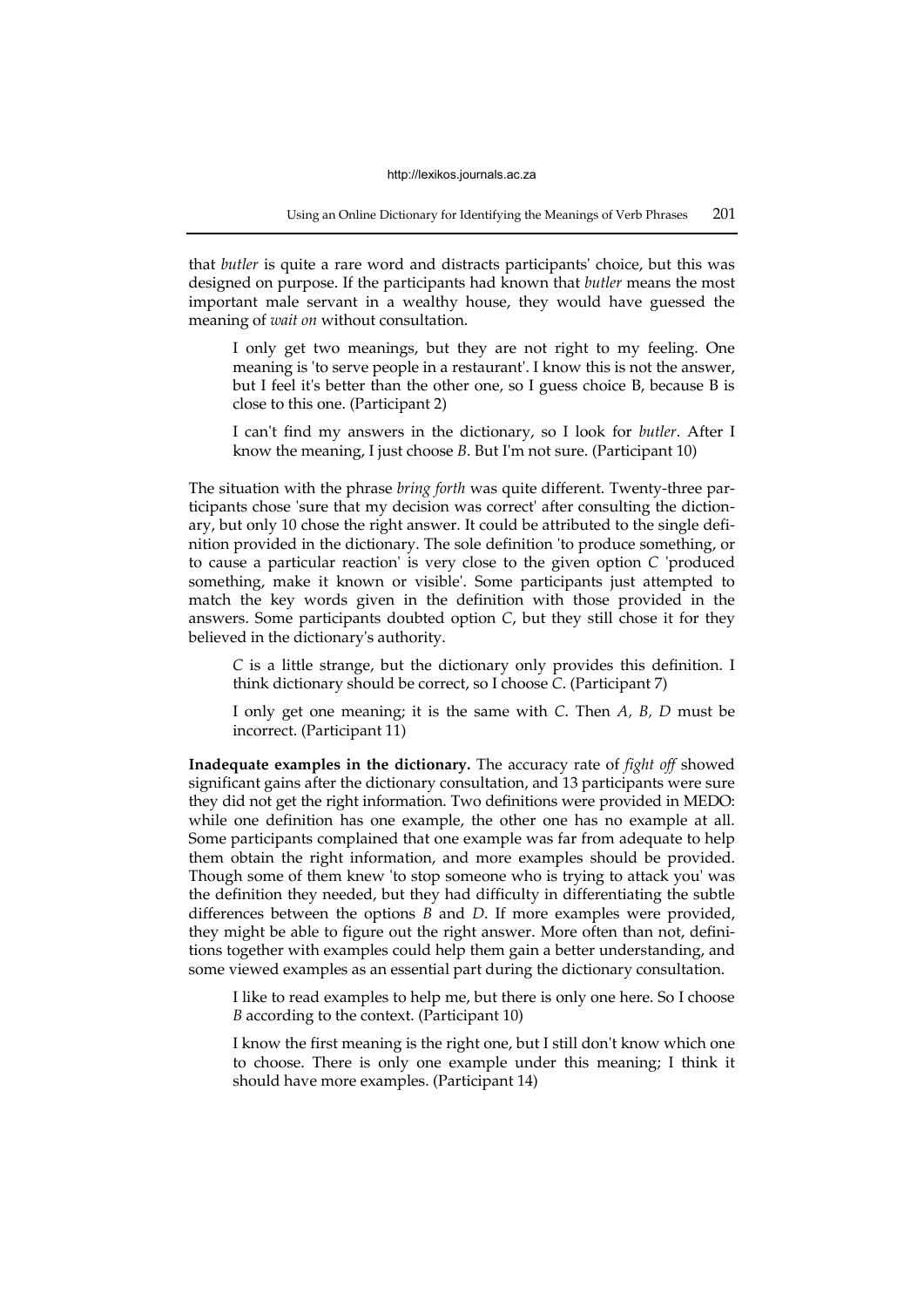# 202 Lingling Li and Hai Xu

Examples are very important, but almost every meaning has only one example, I don't know how to choose: *B* or *D*? (Participant 29)

**Unable to distinguish meanings by learners.** *Call on* is the one which received the lowest accuracy rate even with the help of the dictionary. Only 7 participants made the correct judgment. Though 11 participants were sure about their answers, more than half (17) of the participants were sure they did not get the right information. Surprisingly, *call on* is the only phrase which showed a decreased accuracy rate after the dictionary consultation. The reason might be ascribed to the participants' inability to judge which definition was relevant to the context of the given sentence. Some were daunted by the numerous definitions in the entry and felt confused about their choices. Most of them complained that they could not distinguish so many definitions, especially when this phrase impeded the understanding of the whole sentence. Though definitions were different from one another, participants still found difficulty in seeking the needed information.

There are so many different meanings which make me confused. I don't know how to choose. (Participant 3)

There are five meanings in the dictionary; I just don't know which one is right. (Participant 7)

I am not sure about the meaning of this phrase; there are so many meanings here. (Participant 12)

**Preoccupied by the familiar meaning.** Results of the phrase *break down* showed that 21 participants were quite sure they supplied the right answer. But in fact, only 10 participants made the right judgment. Participants' preconception of this phrase might mislead them into selecting an incorrect answer. The preoccupied meaning of this phrase to most participants was 'separate something into parts', probably because 'their opposition' could be separated into parts which could be inferred as shattered or stopped. Most participants chose option *A* without further consideration, and they paid no attention to the rest of the definitions and examples. If they looked closer at the sixth definition's example '*The aim of the agreement is to break down barriers to trade.*', they could find that this example had the same sentence pattern 'break down something to something or somebody' as the given sentence.

There are so many meanings here, but when I see 'separate something into parts', I feel this is the answer. After I put this meaning into the sentence, I can understand the sentence. (Participant 27)

**Ignorance of immediate cross-reference.** *Feed on* is the one which showed the highest accuracy rate. Two definitions were provided in the dictionary entry, though one example was provided in the second one, dictionary users have to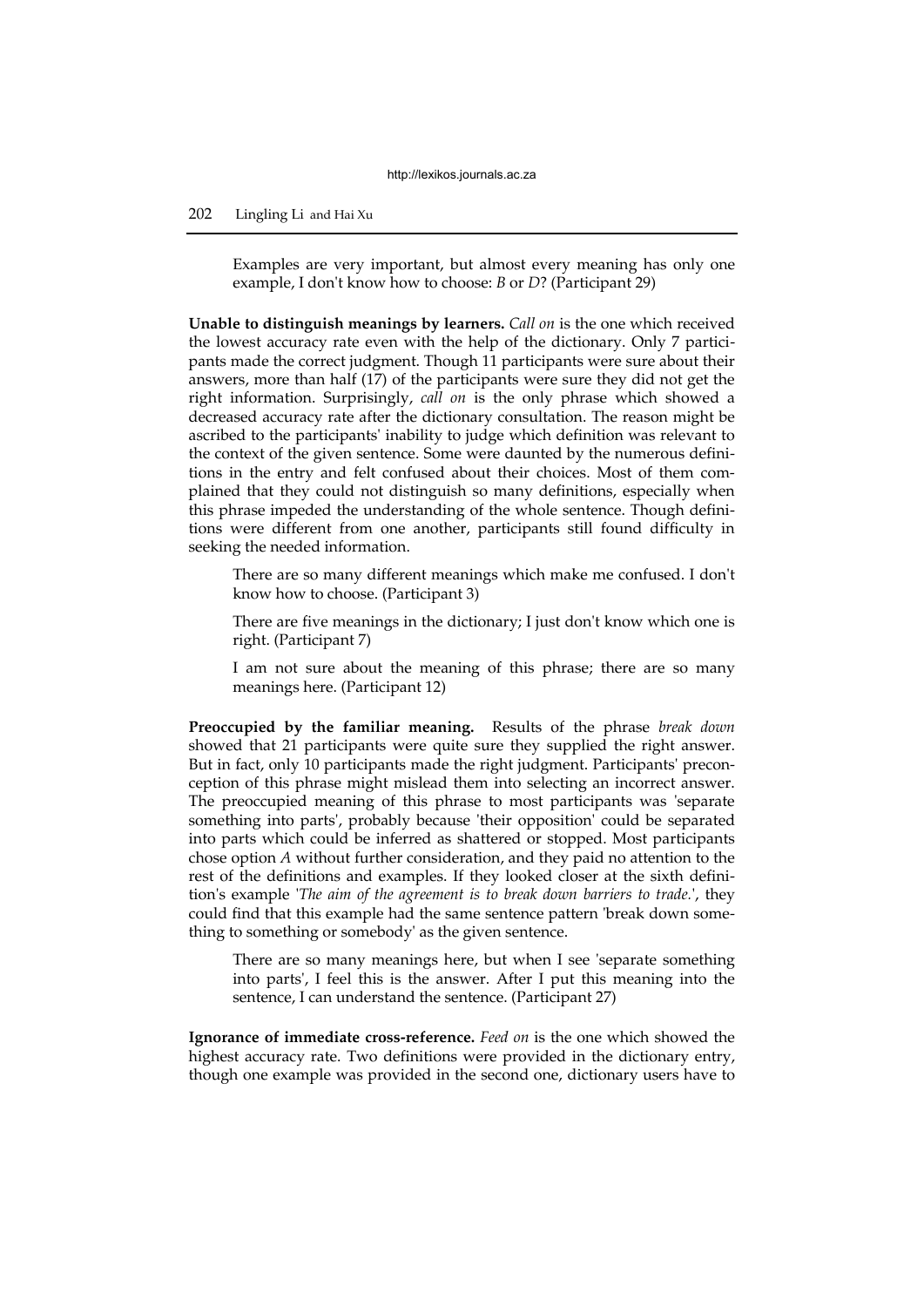Using an Online Dictionary for Identifying the Meanings of Verb Phrases 203

cross reference **feed off** to get its definition. It means participants have to click on the hyperlink of **feed off**. The screenshot is shown below.

**Figure 1:** Entry for feed on in MEDO



Once participants clicked on **feed off***,* they would get the exact definition as was shown in option *C*. Twenty-four participants made the right judgment, but still 8 participants missed it. Their questionnaires were examined, and some problems were identified. The main problem was due to their ignorance of the hyperlink. It was quite common for most participants to use the hyperlink, but not everyone was familiar with it.

I click **feed off**, then I got ['to](http://www.macmillandictionary.com/search/british/direct/?q=to) [use](http://www.macmillandictionary.com/search/british/direct/?q=use) something [in](http://www.macmillandictionary.com/search/british/direct/?q=in) [order](http://www.macmillandictionary.com/search/british/direct/?q=order) [to](http://www.macmillandictionary.com/search/british/direct/?q=to) [continue](http://www.macmillandictionary.com/search/british/direct/?q=continue) [to](http://www.macmillandictionary.com/search/british/direct/?q=to) [exist](http://www.macmillandictionary.com/search/british/direct/?q=exist) [or](http://www.macmillandictionary.com/search/british/direct/?q=or) [become](http://www.macmillandictionary.com/search/british/direct/?q=become) [stronger'](http://www.macmillandictionary.com/search/british/direct/?q=stronger). I compared the two meanings; I feel 'become stronger' is the one I need. (Participant 18)

I doubt my answer, because there is no definition. (Participant 6)

I cannot find what I want, I just guess. (Participant 31)

To recapitulate, the participants encountered at least four problems. First, they found that they could not find sufficient definitions of certain phrases which hindered their judgements. Secondly, faced with numerous definitions in certain entries, they could not distinguish between them. Thirdly, while some participants complained that no dictionary example or inadequate examples resulted in their false judgements, some were preoccupied by the familiar meaning of a target phrase. Lastly, not every participant knew the function of a hyperlink in an online dictionary.

## **7. Discussion and Implications**

Based on this study, it can be argued that the online dictionary is, to some extent, useful in helping Chinese EFL learners to determine the meanings of verb phrases, for there is a significant difference between learners' performance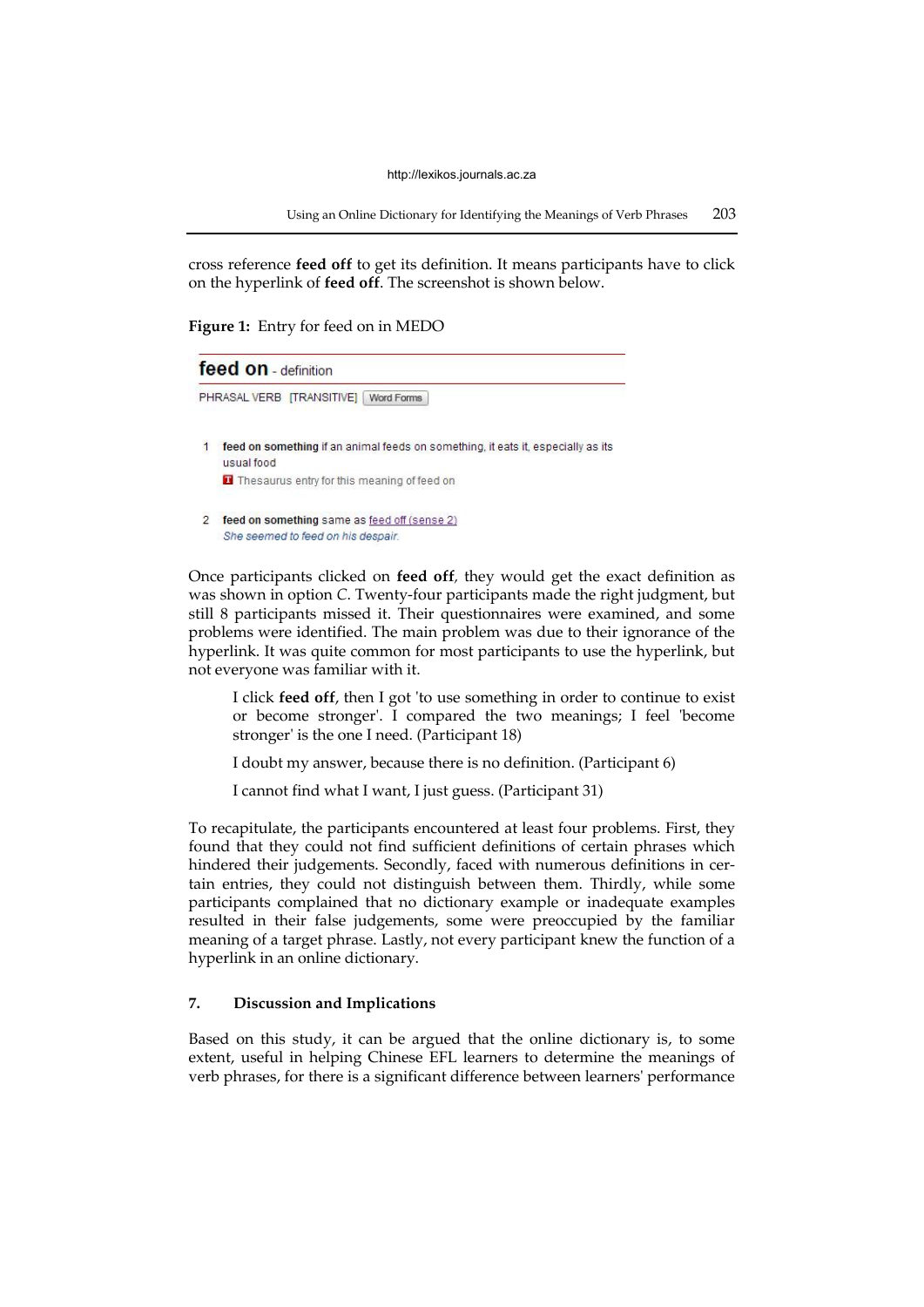before and after the dictionary consultation. However, despite the general usefulness of the online dictionary, no one achieved 100% accuracy rate. Participants still encountered several problems during the consultation.

An online dictionary is flexible and dynamic; it can offer a layered, hierarchical inner access structure (Dziemianko 2012: 321). Take MEDO for example: if the learner selects a particular sense from the menu which is displayed at the top of the entry, direct access to a specific definition will be provided (Lew and Tokarek 2010). The menu box has the same function, but it only appears under single words with provision of related dictionary definitions. The thesaurus is a special feature of MEDO, but no participant could identify the meaning of this word before it had been explained to them, and participants were unfamiliar with its function. Even though some guidance on how to use the menu and thesaurus was provided, many participants still made use of definitions and examples in the entry most to guide their meaning determination, very rare for the rest part of entry information. One reason for the rare usage of the menu and thesaurus is that learners are quite unfamiliar with these functions, and they are still quite used to the way of using a paper dictionary. Another reason is concerned with the design of the task. Since the task is to determine the appropriate meanings of verb phrases, participants would definitely focus more on definitions. Checking examples at the same time also helps them gain a better understanding and assists them in differentiating semantic differences. If the task is designed in a different way, the result will probably be different.

Participants' perception of the online dictionary may be affected by their language proficiency and their dictionary skills. The participants are all lower intermediates in this study. Compared to advanced learners, they have more difficulty in identifying the correct definition to the corresponding sentences due to their language proficiency. In addition, their preconception of the verb phrases may affect their judgments to a large degree. With no critical thinking or ignorance of other information parts, they usually made an inappropriate decision by guessing or just by matching the definition with the given options when they encountered the situation of finding no relevant answer in the entry's definitions. As for their dictionary skills, there is often a gap 'between the sophistication of the typical dictionary structure and the inadequacy of the reference skills possessed by the average dictionary users' (Lew and Galas 2008: 1273). Despite the gap, learners' dictionary skills are taken for granted. We had assumed that every participant would probably click on the hyperlink of **feed off** when they looked up **feed on**. But the factual situation was that not everyone acquired this simple skill. It is quite common in China that dictionary skills are seldom taught, and some teachers may lack adequate skills themselves, especially online dictionary consultation skills.

In general, an online dictionary has many advantages, such as simplified outer access structure, hierarchical inner access structure, clear and concise layout, and eye-catching special features. But to Chinese EFL learners, the inadequacy of definitions and examples are main problems they have encountered.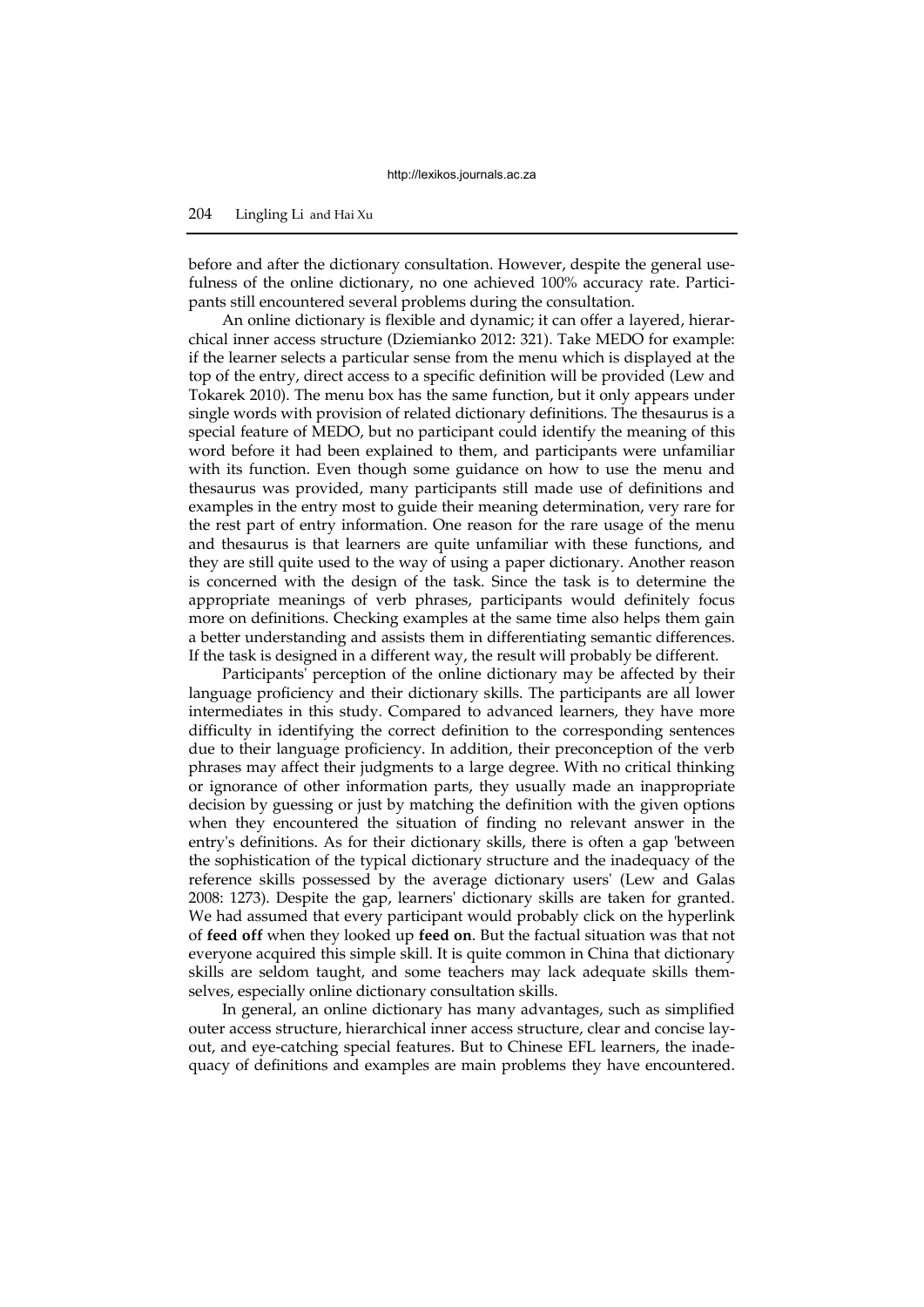Of the ten verb phrases given in the task, only one definition under the entry **get around** has two examples. Most of the definitions have only one example, and three have no example at all. Several definitions can be found under entry **bring forth** in other dictionaries, but only one is provided in MEDO. It is a paradox as sometimes learners complain that there are so many definitions and examples which confuse them, whereas sometimes definitions and examples are just inadequate to their use. It is not an easy task to provide enough information without redundancy.

This study has some pedagogical and lexicographic implications. Firstly, dictionary skills should be taught to EFL learners as they are of vital importance. Müller-Spitzer et al. (2012) did a survey on what users expect of online dictionaries. Almost identical to that study, the present study found that online dictionary content received the highest ratings while features typical of online dictionaries received the lowest. As can be found in this study, not every learner possesses adequate skills. Learners have to learn how to make good use of the other information parts of an online dictionary in addition to the definitions and examples. If learners can take advantage of these features and functions, they will be more likely to choose the appropriate answer of the phrases they look up. Secondly, it is important to consider contextual clues during dictionary consultation. Faced with a list of definitions under a certain phrase, it is one of the best ways for learners to resort to the context information to select the appropriate meaning. Training learners to exploit contextual clues may help them reduce their uncertainty of the multiple definitions and increase their accuracy rate. Finally, it should be recognized that learners' success of dictionary look-up may also depend on the dictionary itself. One example provided under a definition is succinct in dictionary's layout to learners, but it may not convey sufficient information which may result in learners' inability to differentiate definitions. Lexicographers should find a solution to this problem and they have to take special care of those entries which provide deficient definition.

## **8. Conclusion**

This article reported on the results of a meaning determination task requiring the participants to determine the appropriate meaning of polysemous verb phrases in given sentences with the use of MEDO. Although MEDO is useful for facilitating meaning determination in general, learners still encountered several problems during their consultation. It is suggested that online dictionary skills should be taught to the Chinese EFL learners, and the entry structure and information of an online dictionary should be improved.

## **Acknowledgements**

This study was funded by the National Social Science Foundation of China (No. 15BYY062), by the MOE Project of Key Research Institute of Humanities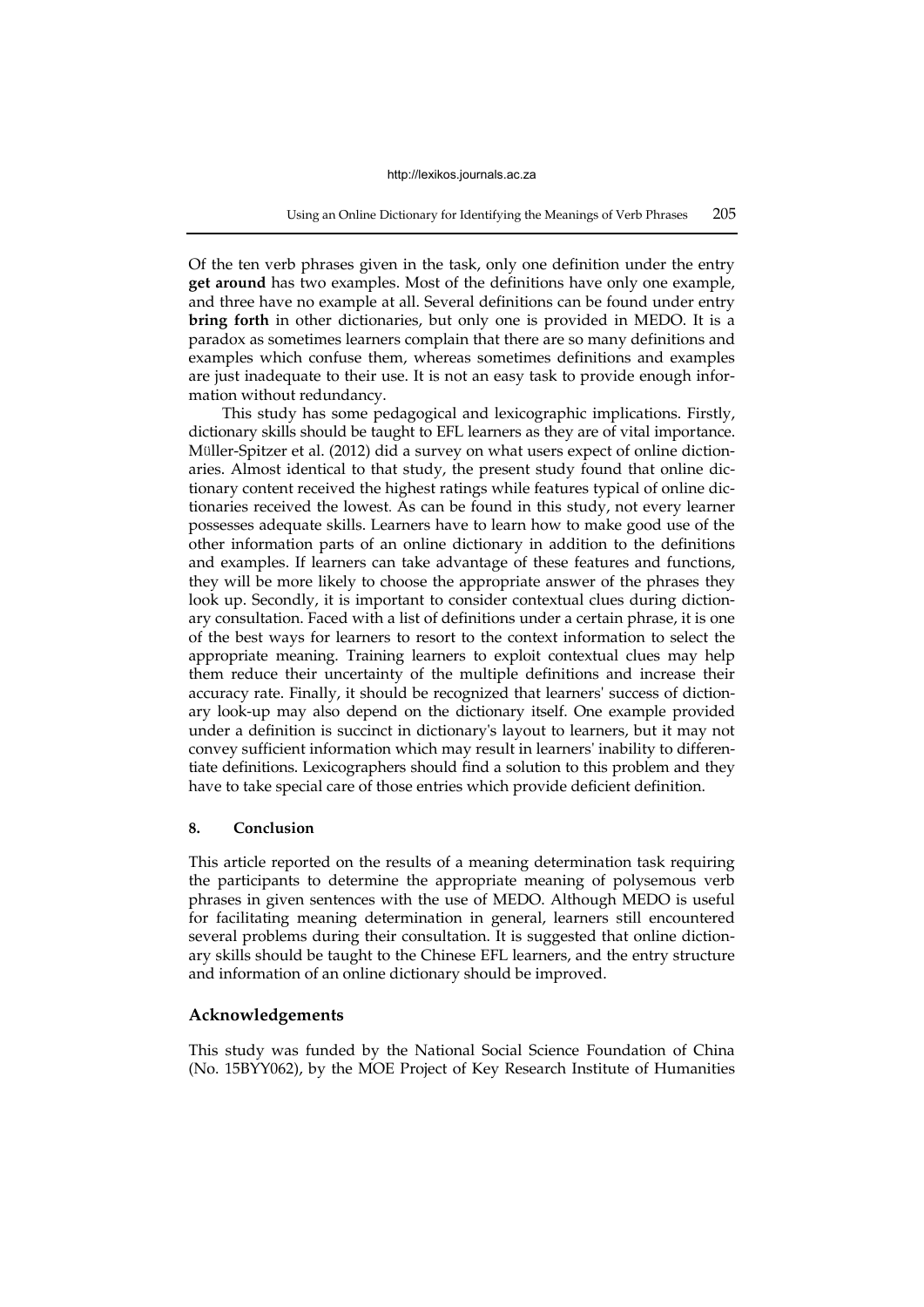and Social Sciences at Universities in P.R. China (No. 12JJD740010), and by the Research Project of Humanities and Social Sciences at Universities in Guangdong Province (No. 2012WYXM-0057). We are grateful to Dr. Alice Y.W. Chan of City University of Hong Kong for generously sending us her questionnaires, and to two anonymous adjudicators and Prof. Elsabe Taljard for their insightful comments and valuable suggestions. We would also like to thank all the students for their participation in this study.

## **References**

- **Chan, A.Y.W.** 2005. Tactics Employed and Problems Encountered by University English Majors in Hong Kong in Using a Dictionary. *Applied Language Learning* 15(1-2): 1-27.
- **Chan, A.Y.W.** 2012. The Use of a Monolingual Dictionary for Meaning Determination by Advanced Cantonese ESL Learners in Hong Kong. *Applied Linguistics* 33(2): 115-140.
- **Chan, A.Y.W.** 2013. Advanced Cantonese ESL Learners' Use of a Monolingual Dictionary for Language Production. *Lexikos* 22: 109-138.
- **Chen, Y.** 2010. Dictionary Use and EFL Learning. A Contrastive Study of Pocket Electronic Dictionaries and Paper Dictionaries. *International Journal of Lexicography* 23(3): 275-306.
- **De Schryver, G.-M.** 2003. Lexicographers' Dreams in the Electronic-Dictionary Age. *International Journal of Lexicography* 16(2): 143-199.
- **Dziemianko, A.** 2010. Paper or Electronic? The Role of Dictionary Form in Language Reception, Production and the Retention of Meaning and Collocations. *International Journal of Lexicography* 23(3): 257-273.
- **Dziemianko, A.** 2012. On the Use (fulness) of Paper and Electronic Dictionaries. Granger, S. and M. Paquot (Eds.). 2012: 319-341.
- **Granger, S. and M. Paquot (Eds.).** 2012. *Electronic Lexicography*. Oxford: Oxford University Press.
- **Howarth, P.** 1996. *Phraseology in English Academic Writing: Some Implications for Language Learning and Dictionary Making.* Tübingen: Max Niemeyer.
- **Hulstijn, J.H. and B. Laufer.** 2001. Some Empirical Evidence for the Involvement Load Hypothesis in Vocabulary Acquisition. *Language Learning* 51(3): 539-558.
- **Kobayashi, C.** 2007. Comparing Electronic and Printed Dictionaries: Their Effects on Lexical Processing Strategy Use, Word Retention, and Reading Comprehension. Bradford-Watts, K. (Ed.). 2007. *JALT2006 Conference Proceedings*: 657-671. Tokyo: JALT.
- **Komuro, Y., S. Uchida and Y. Shitara-Matsuo.** 2006. An Analysis of the *Oxford Advanced Learner's Dictionary Current English*, with Special Reference to the CD-ROM. *Lexicon* 36: 55-146.
- **Koyama, T. and O. Takeuchi.** 2007. Does Look-up Frequency Help Reading Comprehension of EFL Learners? Two Empirical Studies of Electronic Dictionaries. *Calico Journal* 25(1): 110-125.
- <span id="page-15-0"></span>**Laufer, B. and M. Hill.** 2000. What Lexical Information Do L2 Learners Select in a CALL Dictionary and How Does it Affect Word Retention. *Language Learning and Technology* 3(2): 58-76.
- **Lew, R.** 2012. How Can We Make Electronic Dictionaries More Effective. Granger, S. and M. Paquot (Eds.). 2012: 343-361.
- <span id="page-15-1"></span>**Lew, R. and G.-M. de Schryver.** 2014. Dictionary Users in the Digital Revolution. *International Journal of Lexicography* 27(4): 341-359.
- **Lew, R. and K. Galas.** 2008. Can Dictionary Skills Be Taught? The Effectiveness of Lexicographic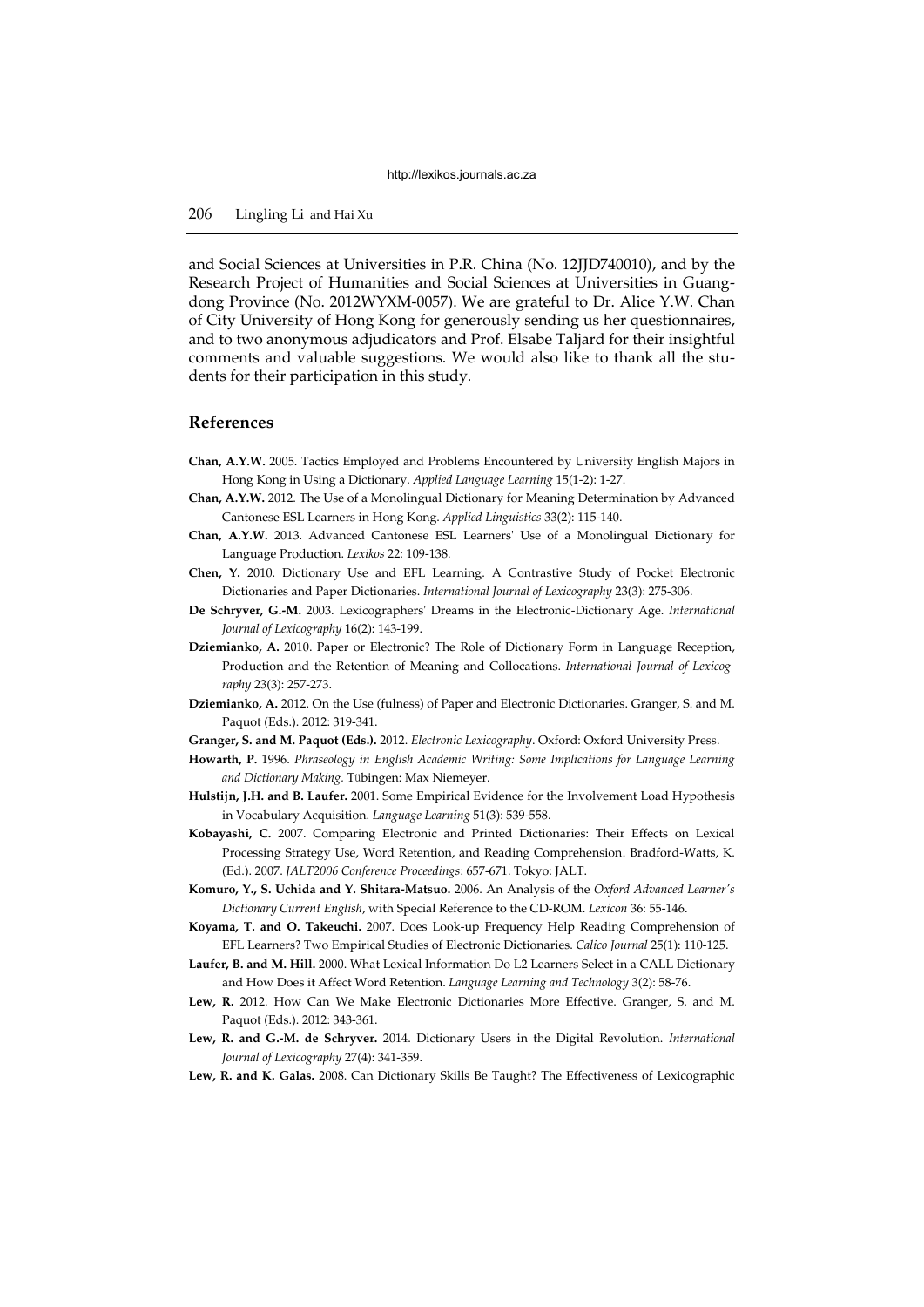Training for Primary-School-Level Polish Learners of English. Bernal, E. and J. DeCesaris (Eds.). 2008. *Proceedings of the XIII EURALEX International Congress, Barcelona, 15–19 July 2008*: 1273-1285. Barcelona: Universitat Pompeu Fabra.

**Lew, R. and P. Tokarek.** 2010. Entry Menus in Bilingual Electronic Dictionaries. Granger, S. and M. Paquot (Eds.). 2010. *eLexicography in the 21st Century: New Challenges, New Applications*: 193-202. Louvain-la-Neuve: Cahiers du CENTAL.

**Li, L.** 2005. The Growing Prosperity of On-line Dictionaries. *English Today* 21(3): 16-21.

- **M**ü**ller-Spitzer, C., A. Koplenig and A. Töpel.** 2012. Online Dictionary Use: Key Findings from an Empirical Research Project. Granger, S. and M. Paquot (Eds.). 2012: 425-457.
- **Nesi, H.** 2000a. Electronic Dictionaries in Second Language Vocabulary Comprehension and Acquisition: The State of the Art. Heid, U., S. Evert, E. Lehmann and C. Rohrer (Eds.). 2000. *Proceedings of the Ninth EURALEX International Congress, EURALEX 2000, Stuttgart, Germany, August 8th–12th, 2000. Vol.2*: 839-847. Stuttgart, Germany: Institut für Maschinelle Sprachverarbeitung, Universität Stuttgart.
- **Nesi, H.** 2000b. On Screen or in Print? Students' Use of a Learner's Dictionary on CD-ROM and in Book Form. Howarth, P. and R. Herington (Eds.). 2000. *EAP Learning Technologies. BALEAP Conference Proceedings*: 106-114. Leeds: Leeds University Press.
- **Nesselhauf, N.** 2005. *Collocations in a Learner Corpus.* Amsterdam/Philadelphia: John Benjamins.
- **Osaki, S., N. Ochiai, T. Iso, and K. Aizawa.** 2003. Electronic Dictionary vs. Printed Dictionary: Accessing the Appropriate Meaning, Reading Comprehension, and Retention. Murata, M., S. Yamada and Y. Tono (Eds.). 2003. *Dictionaries and Language Learning: How can Dictionaries Help Human and Machine Learning*: *Papers submitted to the Third ASIALEX Biennial International Conference, Meikai University, Uruyasu, Chiba, Japan, August 27–29, 2003:* 205-212. Tokyo: Asian Association for Lexicography.
- **Wray, A.** 2002. *Formulaic Sequences and the Lexicon*. Cambridge: Cambridge University Press.
- <span id="page-16-0"></span>**Wray, A. and M.R. Perkins.** 2000. The Functions of Formulaic Language: An Integrated Model. *Language and Communication* 20(1): 1-28.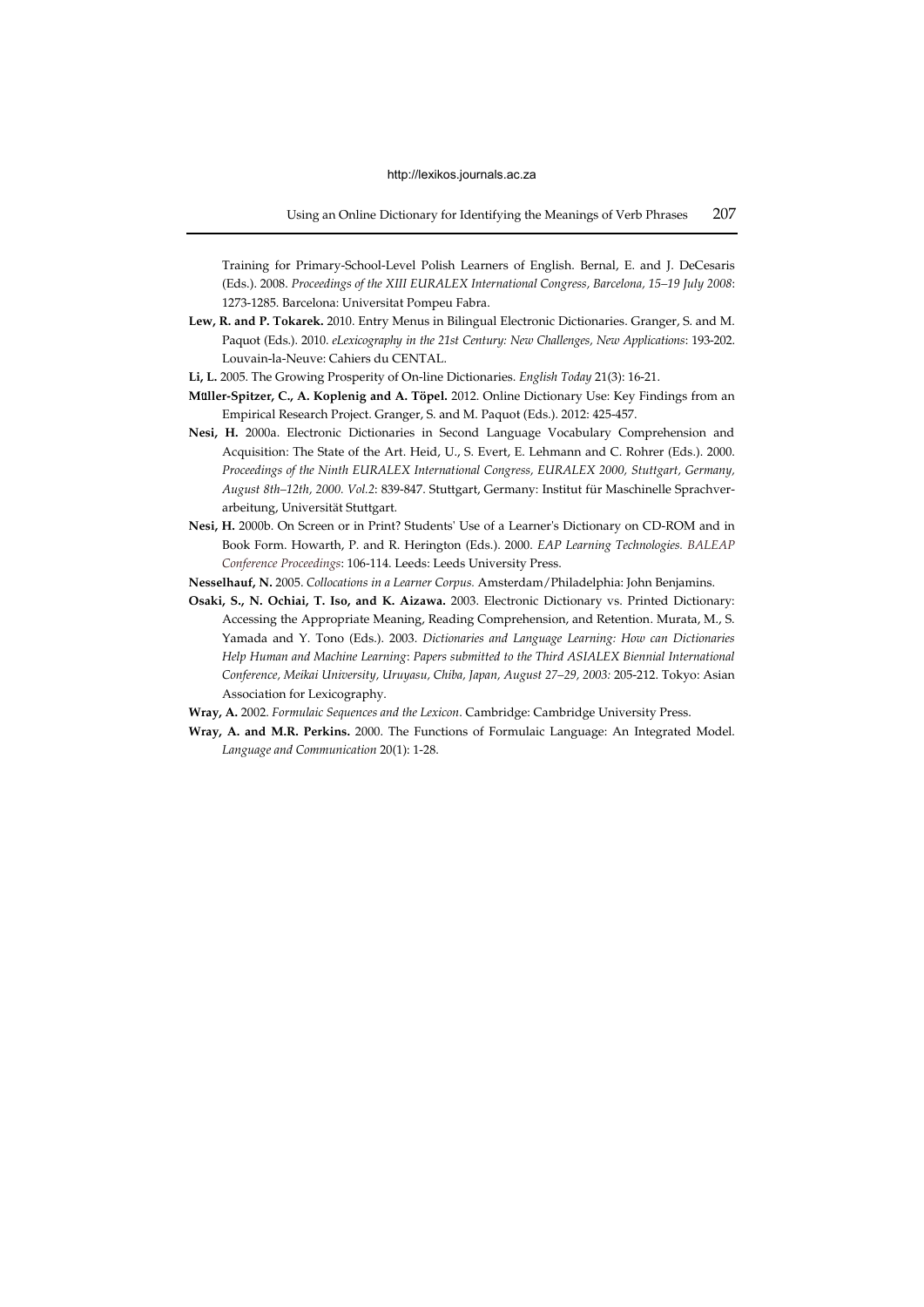# 208 Lingling Li and Hai Xu

#### Appendix 1: Meaning identification task sheet

*Please determine the most appropriate meaning of the underlined verb phrases.* 

Name: Number: Score:

#### **1. He has a butler who waits on him.**

- A. waits for a result before being able to make a decision
- B. provides someone with everything they need or want
- C. stays somewhere after other people have left
- D. stays at home because someone is going to visit

## **2. He had to break down their opposition to his ideas.**

- A. separate into parts
- B. stop working
- C. remove a barrier or obstacle
- D. end negotiations unsuccessfully

#### **3. The report has brought forth a lot of criticism of the policy.**

- A. made something happen earlier than originally planned
- B. removed something from where it is kept or hidden
- C. produced something, make it known or visible
- D. made something happen

#### **4. He called the speaker on several mis-statements of fact.**

- A. ordered someone to stop attacking
- B. asked someone to do something, especially to speak in public.
- C. made something happen
- D. challenged

## **5. The opposition party is feeding on the government's weaknesses.**

- A. consuming in an animal's diet
- B. giving someone a particular food
- C. growing stronger
- D. using something to your advantage

## **6. The old lady managed to fight the muggers off and they didn't get her purse.**

- A. resist an illness or emotion
- B. fight an attacker and force him or her back
- C. struggle to see who wins, both by arguing or fighting
- D. [hit](http://www.macmillandictionary.com/search/british/direct/?q=hit) [or](http://www.macmillandictionary.com/search/british/direct/?q=or) [kick](http://www.macmillandictionary.com/search/british/direct/?q=kick) [someone](http://www.macmillandictionary.com/search/british/direct/?q=someone) who [is](http://www.macmillandictionary.com/search/british/direct/?q=is) [attacking](http://www.macmillandictionary.com/search/british/direct/?q=attacking) [you](http://www.macmillandictionary.com/search/british/direct/?q=you)